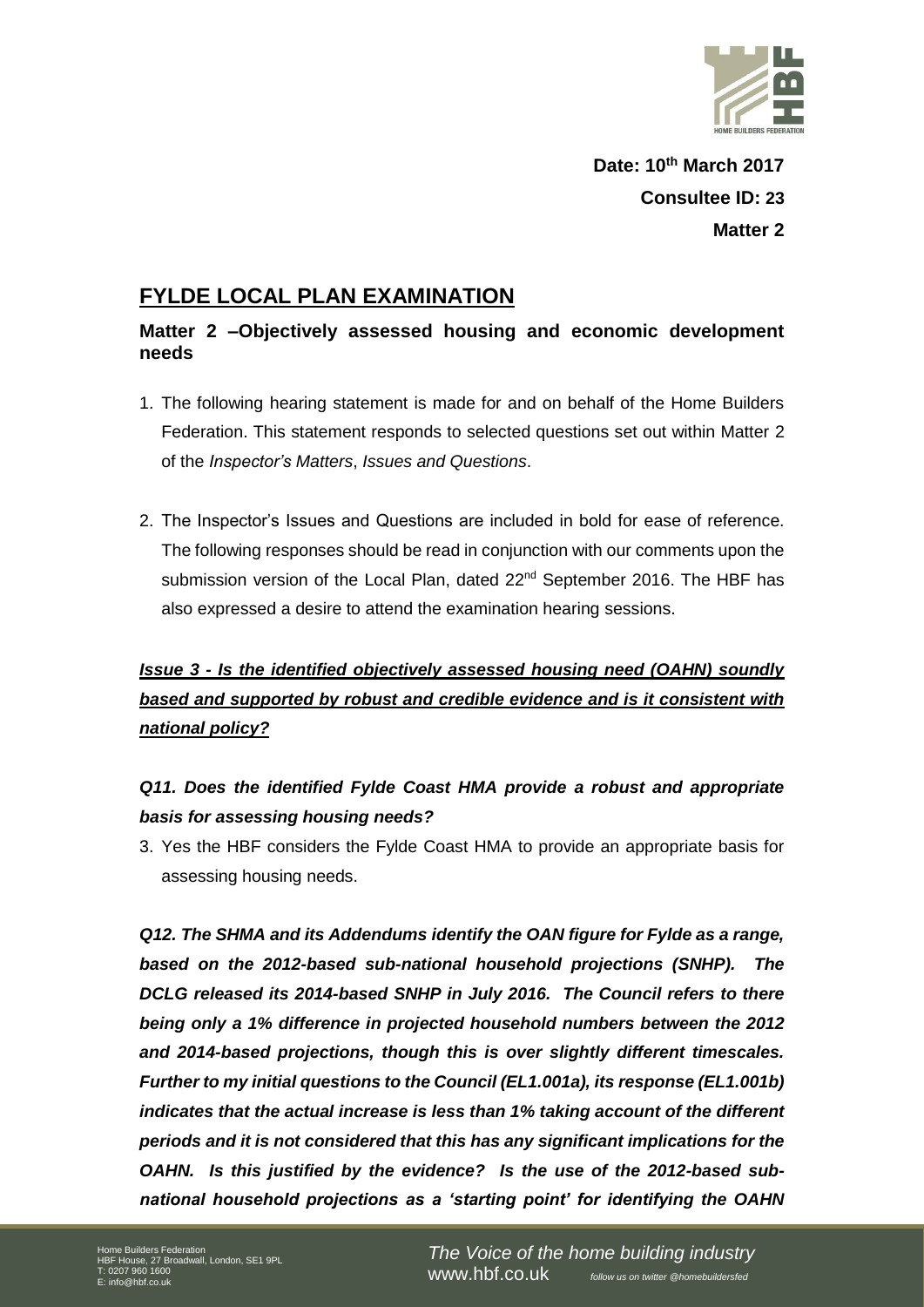#### *appropriate? What bearing, if any, would the latest household projections have on the assessment of the OAHN?*

- 4. The HBF considers that the 2014 based sub-national household projections (2014 SNHP) should be used in preference to their 2012 counterparts. The PPG (ID 2a-016) is clear that wherever possible the most up to date projections should be used. The Fylde Local Plan was submitted for examination on 9<sup>th</sup> December 2016, nearly five months after the publication of the 2014 SNHP. Indeed the consultation upon the publication version of the plan did not occur until a month after the 2014 SNHP were published. The HBF therefore considers that the Council has had adequate time to take account of the 2014 SNHP.
- 5. Within their response to the Inspector's initial questions (exam ref: EL1.001b) the Council suggest that as the resultant change would be approximately 1% and as such no further action is required. This statement is seemingly made without any consideration of the effect of the change upon the various scenarios used to derive the Council's preferred OAHN figure or any variation in the demographic profile of the two projections. This may, indeed, lead to a greater than 1% increase in the OAHN range. Given that the preferred OAHN is not solely derived from the 2012 SNHP the effects should be investigated.
- 6. Furthermore in response to the Inspector's question 4 (exam ref: EL1.001b) the Council has provided a table illustrating the difference between the 2012 and 2014 SNHP. This table is, however, considered misleading as it does not adequately demonstrate the difference between the two sets of projections. Within our comments upon the Publication version of the Local Plan we address this issue in table 1. This illustrates a difference of 735 dwellings over the plan period between the two starting points. This is considered a significant change which should be taken into account.
- 7. It should also be noted that the *Strategic Housing Market Assessment (SHMA) Addendum 2* (exam ref: ED023) concluded that a figure of 370dpa would represent a base level of demographic need (paragraph 5.26). Given the increase between the 2012 and 2014 based SNHP the likelihood is that this base level of demographic need will have increased.
- 8. The HBF therefore concludes that the 2014 SNHP is the most appropriate 'starting point' and that the identified housing requirement of 370dpa is unlikely to meet the base level of demographic need.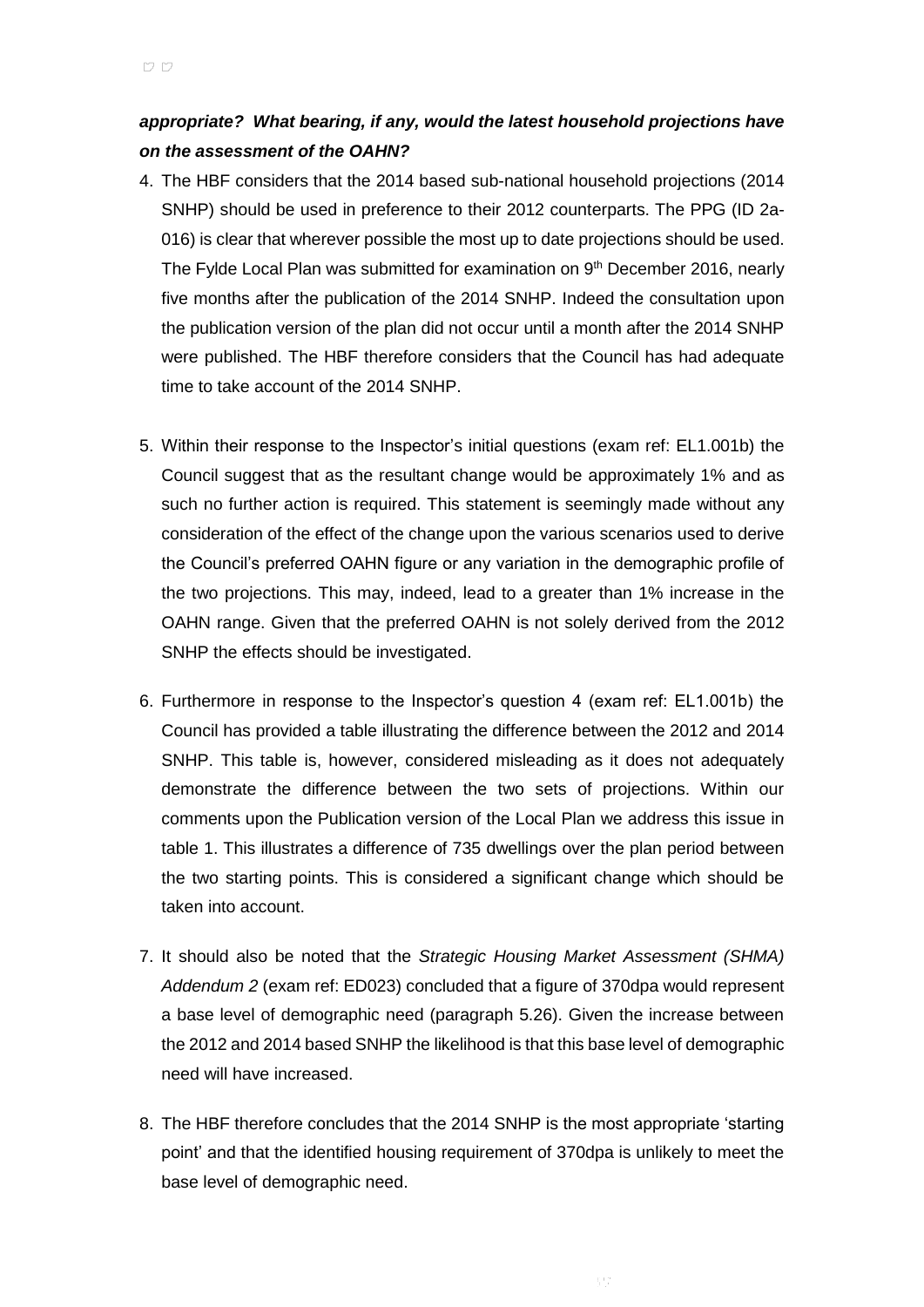#### *Q13. Is the OAHN range of figures identified in the SHMA soundly based?*

9. Whilst the HBF considers that the scenarios developed in the SHMA Addendums 1 and 2 (exam ref: ED022 and ED023 respectively) to be generally appropriate these need to updated to take account of the 2014 SNHP. It is also considered that the OAHN should be set towards the upper end of the range.

## *Q14. Does the assessment of OAHN take sufficient account of market signals as well as other market indicators in relation to the balance between the demand for and supply for housing?*

10. The HBF has no further comments at this stage.

## *Q15. Has the assessment of OAHN taken account of other factors including vacancy rates and second homes?*

11. The HBF understands these have been taken into consideration.

#### *Q16. In relation to affordable housing:*

- *a. Is the SHMA's methodology for assessing affordable housing needs robust and in line with Government guidance?*
- 12. The HBF has no further comments.
	- *a. The Plan recognises that the full amount of affordable housing needed per annum is not deliverable. Has the Council considered the option of a higher housing requirement to assist in delivering more affordable dwellings?*
- 13. This appears to only have been given a very cursory consideration in paragraphs 143 and 158 of the Council's *Housing Requirements Paper* (exam ref: ED017). There is no consideration of the level of affordable housing delivery required to reduce the overall need and backlog, or what the impact of a higher housing requirement would have upon meeting the affordable housing needs of the area.
- 14. The HBF consider that a higher housing requirement would be justified to meet a greater proportion of the affordable housing needs. Such an increase would also be consistent with the 2014 SNHP and the economic scenarios identified within the SHMA.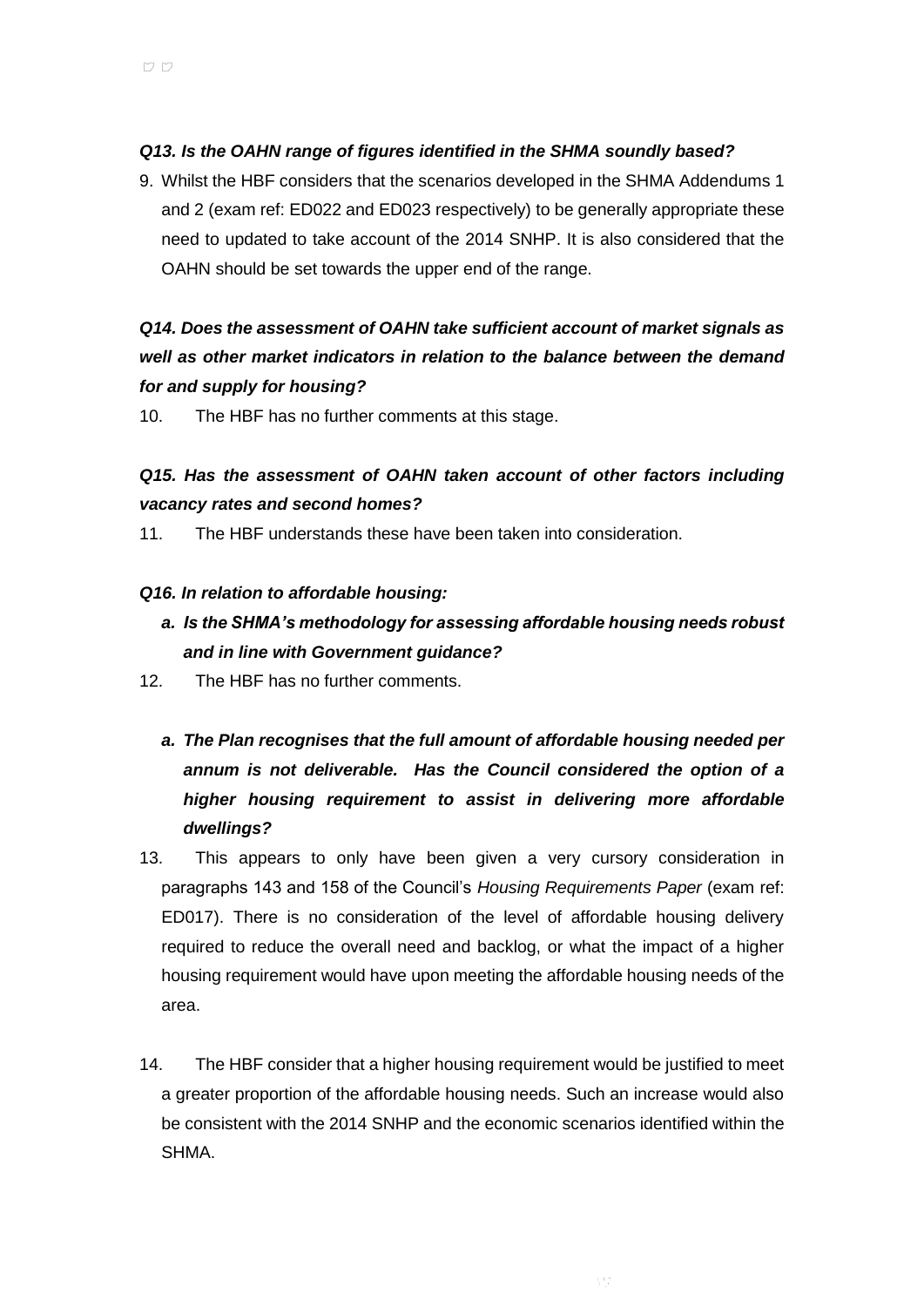### *Q17. Have the needs of particular groups (e.g. the elderly) and types of housing (e.g. private rented, self-build) been satisfactorily assessed?*

15. The HBF has no further comments at this stage.

*Q18. Have employment trends been appropriately taken into account? Is the OAHN aligned with forecasts for jobs growth? (Also see Issue 4)*

- 16. The HBF does not consider that there is sufficient alignment. The HBF understands that the Council has not sought to align its housing requirement with any of the employment forecasts identified within the SHMA. Neither does it appear to be related to the Employment Land Review which simply refers to previous rates of employment land take-up. Indeed whilst paragraph 162 of the *Housing Requirement Paper* (exam ref: ED017) suggests 370dpa represents an *'optimum balance'* it remains unclear how this conclusion has been made.
- 17. The HBF understands that the Aecom scenario was developed to replicate the 'policy-on' position identified within the 2012 Employment Land Review (exam ref: ED041a). Whilst it is recognised this is a 'policy-on' position it is considered that this would provide alignment between the Council's housing and employment strategies as required by the NPPF (paragraph 158).
- 18. It should also be noted that the SHMA addendum 2 concludes at paragraph 5.28 that;

*'As the Addendum 1 report concludes the upper end of the range would represent the OAN on the basis of the considered economic position within the Council's evidence base…..'* 

19. This would suggest a requirement of 440 to 450dpa represents the correct OAHN for Fylde. This is based upon the 2012 SNHP starting point. I also refer the Inspector to our response to paragraphs 18 to 21 of our comments to the Publication version of the plan.

*Q19. In relation to gypsies, travellers and travelling showpeople, and further to the Council's additional evidence provided (EL1.002) following my initial questions (EL1.001a), what is the objectively assessed housing need up to 2032? Is this new identified need soundly based, consistent with national policy and supported by robust and credible evidence? What implications does this*